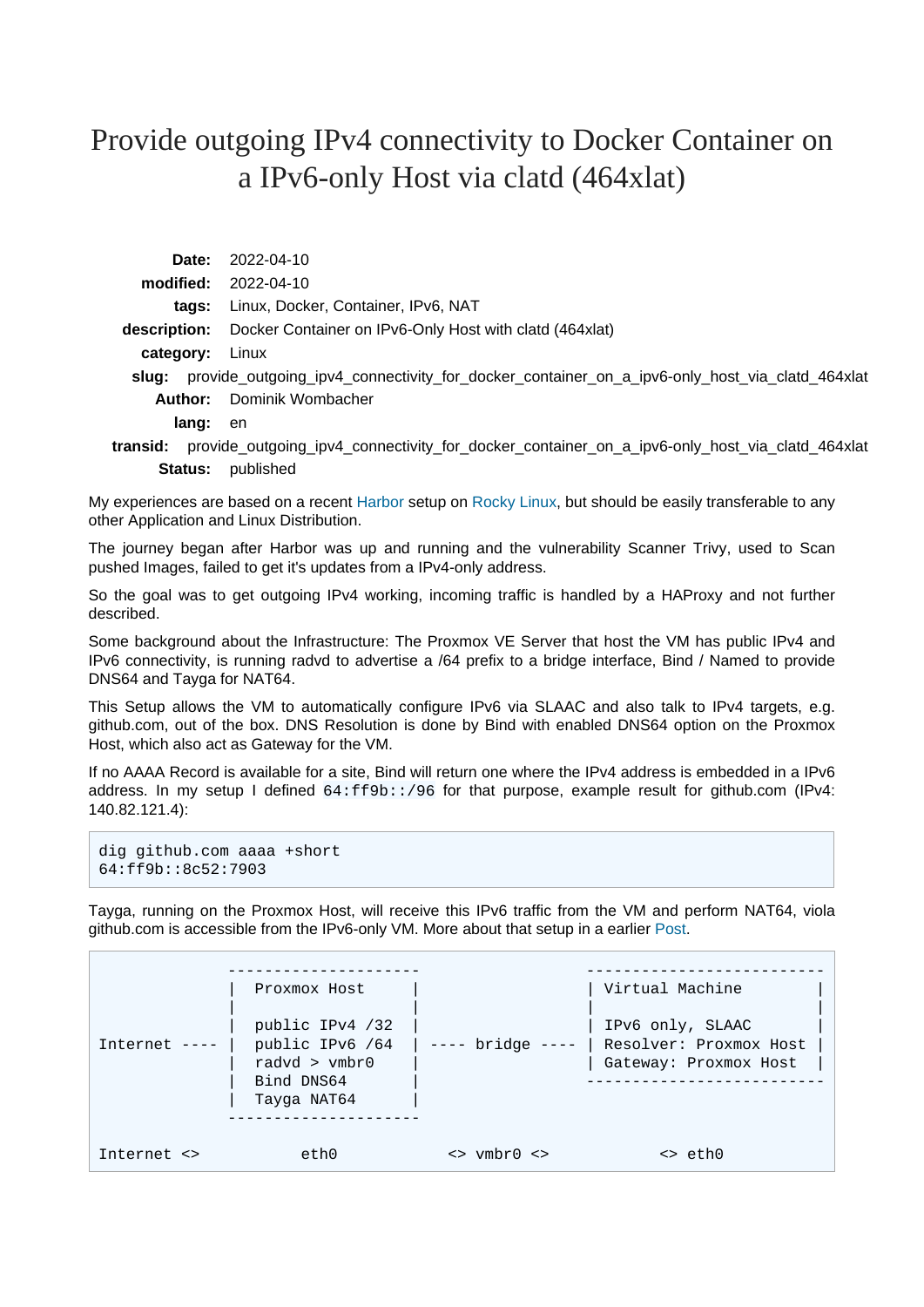If you put Docker into the mix, things getting complicated due to the fact that everything was build with IPv4 in mind.

Even though there is some sort of IPv6 Support in the meantime, it's not really usable in my opinion. You can achieve that Docker assigns a IPv6 from a given Prefix (recommend: /80) to each Container. But that need to be configured in /etc/docker/daemon.json for the default network and separately via cli or docker-compose for every custom network.

It's a random public reachable IP address and all ports will exposed, independent of the Container configuration. Also managing DNS Records for those random generated, not predictable Container IPs, is nearly impossible and SLAAC or at least DHCPv6 is not supported at all.

Apropos DNS, Docker embedded DNS, which is enabled on Custom Networks and can't be disabled, only support IPv4. So as soon you work with custom networks, which is quite common with Docker Compose, you have to set it globally via /etc/docker/daemon.json, which is only a good idea if all you container going to use IPv6 or alternatively manually overwrite /etc/resolv.conf inside the specific Container, e.g. by read-only mount a file, to get name resolution working.

Also you can't disable IPv4, so your Container will always get a (private) IPv4 in addition to the public IPv6 address. That means on a IPv6 only Host, NAT64 as described above doesn't work and connecting to IPv4 only targets like github.com will fail.

You can use [ipv6nat](https://github.com/robbertkl/docker-ipv6nat) to get rid of some of the earlier mentioned limitations, but this doesn't solve the IPv4 connectivity problem and still requires to setup IPv6 prefixes manually for every docket network.

After investing quite some time in IPv6 and Docker I came to the conclusion to stay away from it, at least until embedded DNS support IPv6 and disabling IPv4 is possible.

I decided to run Docker just as ever, with NAT and private IP4 addresses assigned to each container. To provide the necessary Translation from IPv4 > IPv6 I [use clatd](https://github.com/toreanderson/clatd), which use Tayga under the hood and performs the heavy lifting for your.

|                | Proxmox Host                                                                          |                                                                    | Virtual Machine                                                                        |                    | Docker Container                                           |
|----------------|---------------------------------------------------------------------------------------|--------------------------------------------------------------------|----------------------------------------------------------------------------------------|--------------------|------------------------------------------------------------|
| Internet $---$ | public IPv4 /32<br>public IPv6 /64<br>radyd $>$ vmbr $0$<br>Bind DNS64<br>Tayga NAT64 | $---$ bridge $---$                                                 | IPv6 only, SLAAC<br>Resolver: Proxmox Host<br>Gateway: Proxmox Host<br>clatd (464xlat) | $---$ bridge $---$ | Private IPv4 address<br>Resolve: Public DNS<br>Gateway: VM |
| IPv4 Container |                                                                                       |                                                                    |                                                                                        |                    |                                                            |
| Internet <>    | eth0                                                                                  | $\left\langle \rangle$ vmbr $\right  \left\langle \rangle \right $ | $\leftrightarrow$ eth $\theta \leftrightarrow$ clat $\leftrightarrow$                  | <> docker0 <>      | $\leftrightarrow$ eth $0$                                  |
|                | IPv4                                                                                  | IPv6                                                               | IPv6<br>TPv4                                                                           | IPv4               | IPv4                                                       |

A quick look on the setup, focused on the clatd related parts, assumption that docker is already up and running. Probably the most important is to allow masquerade in the public firewalld zone, otherwise the packages will silently dropped.

```
# Allow masquerade to avoid silent package drop
sudo firewall-cmd --zone=public --add-masquerade --permanent
sudo firewall-cmd --reload
# Install EPEL Repositories, required for clatd and tayga
sudo nf config-manager --set-enabled powertools
sudo dnf install epel-release
sudo dnf install make git tar
# Download and install clatd
\sim bp
git clone https://github.com/toreanderson/clatd
sudo make -C clatd install installdeps
```